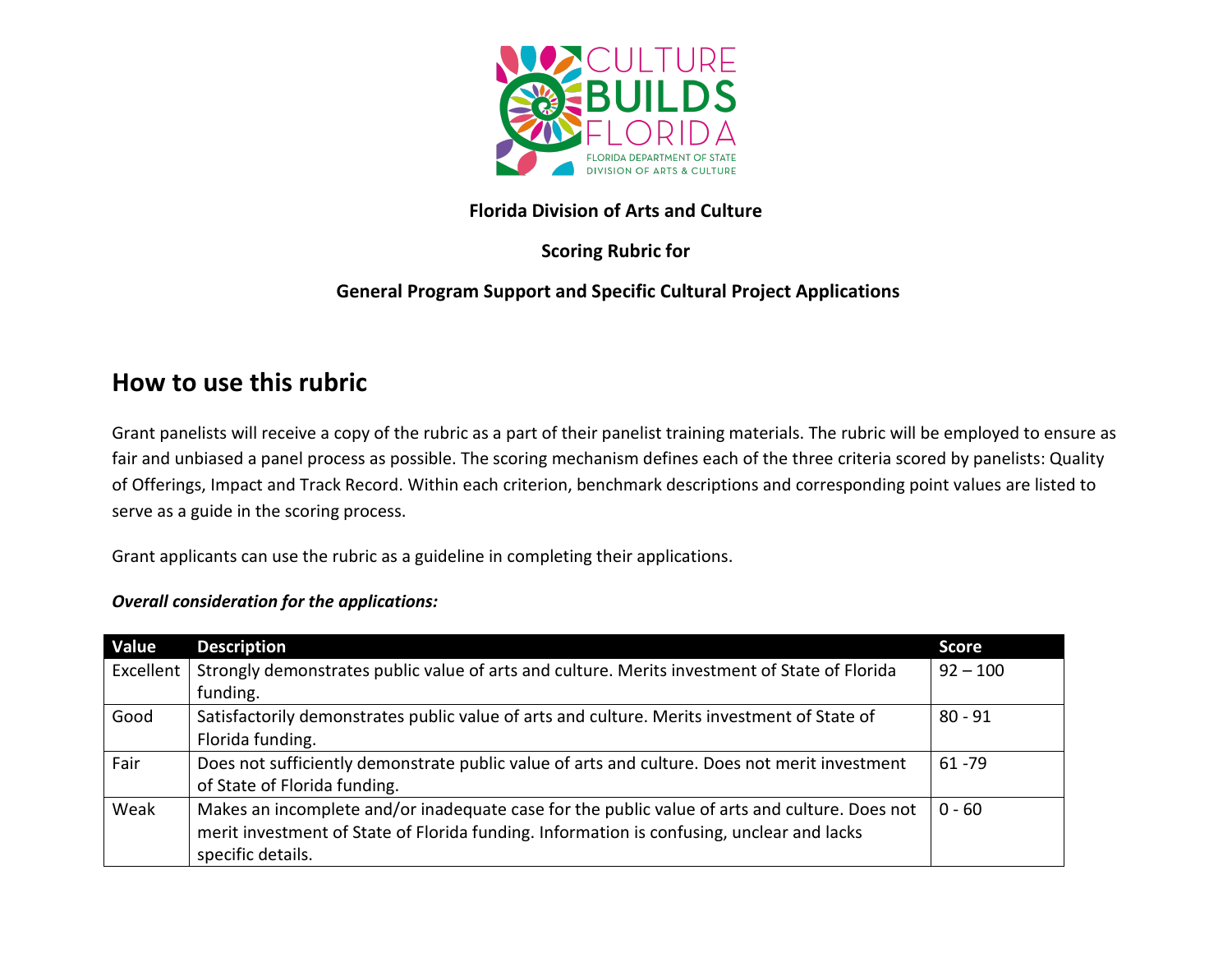#### *Quality of Offerings (Up to 35 Points)*

Panelists will consider the following application information when evaluating an application for Quality of Offerings: Applicant Mission Statement, Applicant Goals/Objectives/Activities, Programming/Project Description, Partnerships and Collaborations and Required Attachments and Support Materials.

| <b>Excellent</b>                     | Good                             | Fair                         | Weak                               |
|--------------------------------------|----------------------------------|------------------------------|------------------------------------|
| $32 - 35$ points                     | $28 - 31$ points                 | $21 - 27$ points             | $0 - 20$ points                    |
| Mission statement clearly describes  | Mission statement describes      | <b>Mission statement</b>     | Mission statement does not clearly |
| organization and programs/activities | organization and                 | describes organization and   | describe organization and          |
| fully support the mission            | programs/activities fully        | programs/activities do not   | programs/activities do not fully   |
|                                      | support the mission              | fully support the mission    | support the mission                |
| Identifies clear goals and fully     | Identifies clear goals and       | Identifies goals and limited | Does not identify goals and very   |
| measurable objectives and activities | measurable objectives and        | measurable objectives and    | minimal objectives and activities  |
|                                      | activities                       | activities                   |                                    |
|                                      |                                  |                              |                                    |
| Clearly describes exemplary          | Clearly describes proposed       | Describes proposed           | Proposed programing/project and    |
| proposed programming/project and     | programing/project and           | programing/project and       | their relevance to the intended    |
| their relevance to the intended      | their relevance to the           | their relevance to the       | participants, audiences and        |
| participants, audiences and          | intended participants,           | intended participants,       | communities are unclear            |
| communities                          | audiences and communities        | audiences and                |                                    |
|                                      |                                  | communities                  |                                    |
|                                      |                                  |                              |                                    |
| Extensive and clearly describes      | Clearly describes                | Limited                      | Minimal and unclear                |
| partnerships/collaborations          | partnerships/collaborations      | partnerships/collaborations  | partnerships/collaborations        |
| Required Attachments and Support     | Required Attachments and         | Required Attachments and     | Required Attachments and Support   |
| Materials clearly demonstrate        | <b>Support Materials clearly</b> | <b>Support Materials</b>     | Materials are unclear              |
| exemplary programming                | demonstrate programming          | demonstrate programming      |                                    |
| Score:                               |                                  |                              |                                    |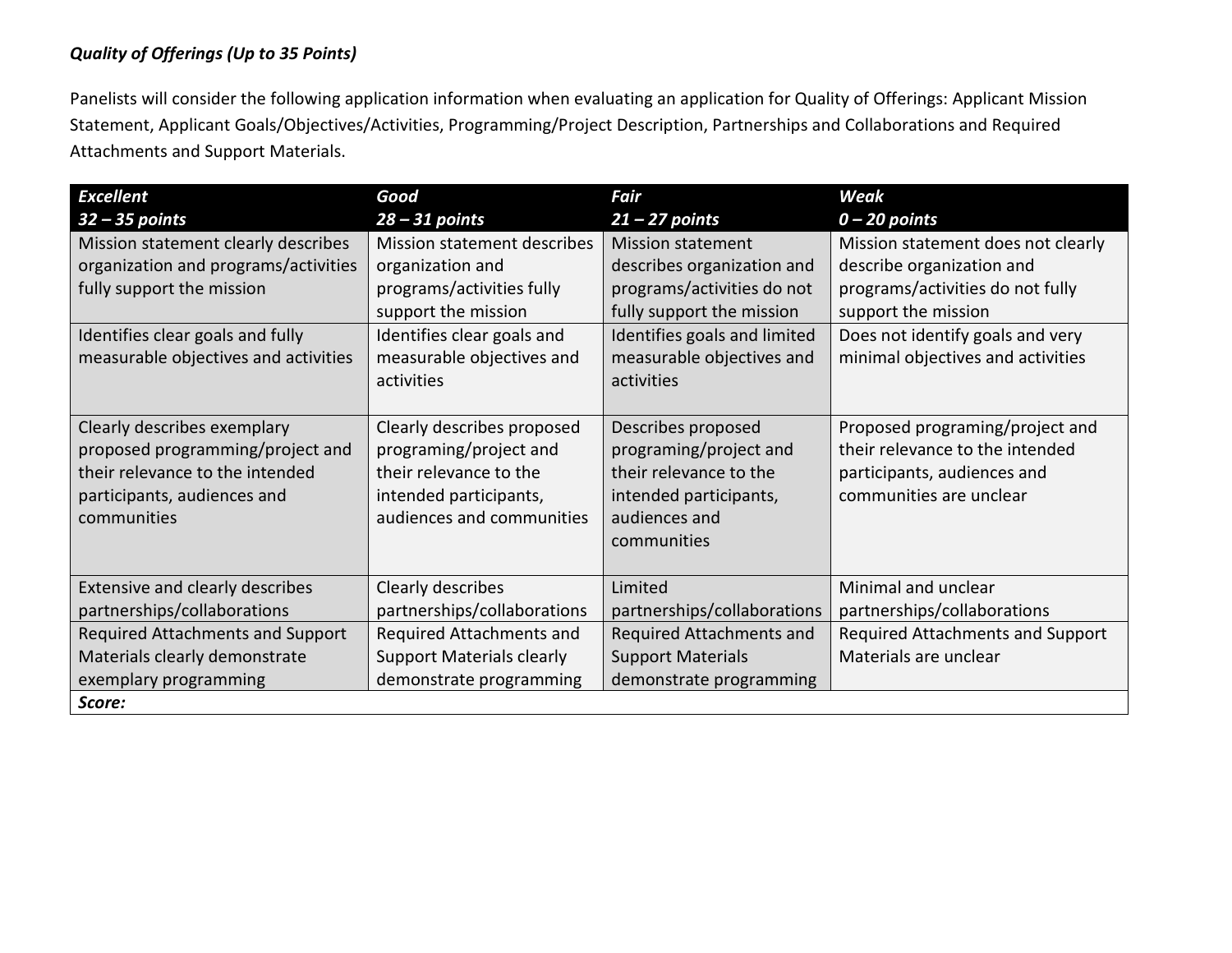#### *Impact (Up to 35 Points)*

Panelists will consider the following application information when evaluating an application for Impact: the number of proposed events, opportunities for public participation and counties served; location and reach of the programming/project; estimated number of individuals, youth, elders and artists benefiting; marketing/promotion/publicity plans and audience development/expansion; programming/project impact narrative; Diversity, Equity and Inclusion considerations; and physical as well as socioeconomic and geographic accessibility of facilities and programming/project.

| <b>Excellent</b>                                                                                                                                          | Good                                                                                                                               | <b>Fair</b>                                                                                                                                   | <b>Weak</b>                                                                                                                                         |
|-----------------------------------------------------------------------------------------------------------------------------------------------------------|------------------------------------------------------------------------------------------------------------------------------------|-----------------------------------------------------------------------------------------------------------------------------------------------|-----------------------------------------------------------------------------------------------------------------------------------------------------|
| $32 - 35$ points<br>Provides vital arts and cultural<br>services to community or service<br>area                                                          | $28 - 31$ points<br>Provides significant arts and<br>cultural services to community<br>or service area                             | $21 - 27$ points<br>Provides arts and cultural<br>services to community or<br>service area                                                    | $0 - 20$ points<br>Provides minimal arts and<br>cultural services to community<br>or service area                                                   |
| Provides compelling and specific<br>information about extensive<br>economic impact of programs /<br>projects that relate to the<br>organization's mission | Demonstrates significant<br>economic impact of<br>programs/projects that relate<br>to the organization's mission                   | Describes limited economic<br>impact of programs/projects<br>that relate to the organization's<br>mission                                     | Describes very minimal<br>economic impact of<br>programs/projects or is not<br>measurable                                                           |
| Extensive activities are proposed<br>and are achievable within the<br>grant period                                                                        | Reasonable activities are<br>proposed and are achievable<br>within the grant period                                                | Limited activities are proposed<br>and/or concerns about the<br>achievability within the grant<br>period                                      | Very minimal activities are<br>proposed and/or serious<br>concerns about the achievability<br>within the grant period                               |
| <b>Educational and outreach</b><br>components fully serve the<br>constituency and are appropriate<br>for the program(s) or project(s)                     | <b>Educational and outreach</b><br>components serve the<br>constituency and are<br>appropriate for the program(s)<br>or project(s) | Limited educational and<br>outreach components serve the<br>constituency and are minimally<br>appropriate for the program(s)<br>or project(s) | Very minimal educational and<br>outreach components do not<br>serve the constituency and are<br>not appropriate for the<br>program(s) or project(s) |
| Very appropriate and effective<br>marketing/promotion/publicity<br>and audience<br>development/expansion efforts                                          | Appropriate and effective<br>marketing/promotion/publicity<br>and audience<br>development/expansion<br>efforts                     | Limited and minimally effective<br>marketing/promotion/publicity<br>and audience<br>development/expansion efforts                             | Very limited and minimally<br>effective<br>marketing/promotion/publicity<br>and audience<br>development/expansion efforts                           |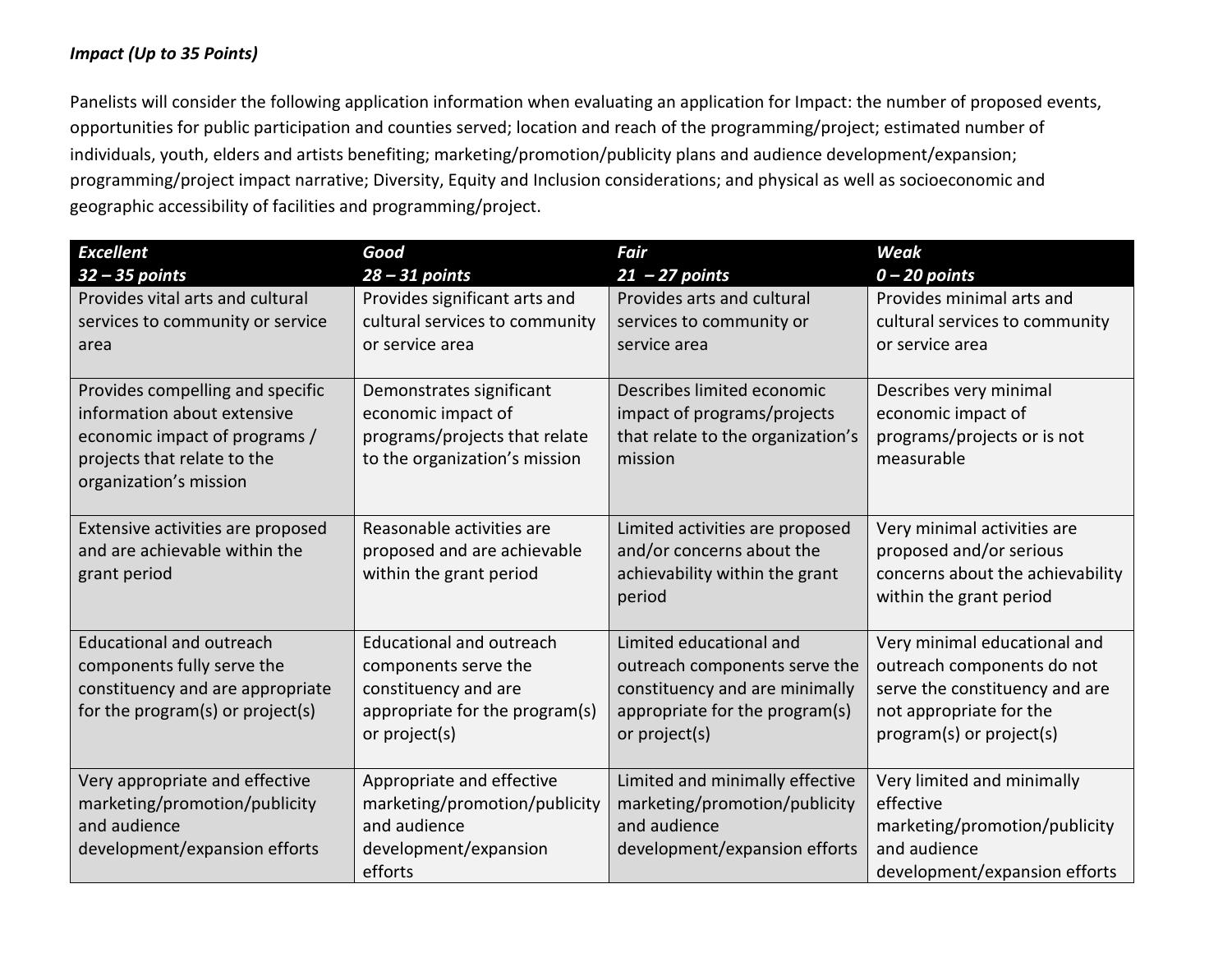## *Impact (continued)*

| <b>Excellent</b>                      | Good                             | <b>Fair</b>                      | <b>Weak</b>                       |
|---------------------------------------|----------------------------------|----------------------------------|-----------------------------------|
| $32 - 35$ points                      | $28 - 31$ points                 | $21 - 27$ points                 | $0 - 20$ points                   |
| Very appropriate number of            | Appropriate number of            | Minimal number of individuals    | Very minimal number of            |
| individuals benefiting from the       | individuals benefiting from the  | benefiting from the              | individuals benefiting from the   |
| program/project                       | program/project                  | program/project                  | program/project                   |
| Has a staff person responsible for    | Has a staff person responsible   | Has a staff person responsible   | Does not have a staff person      |
| compliance with Section 504 of the    | for compliance with Section      | for compliance with Section      | responsible for compliance with   |
| Rehabilitation Act, Americans with    | 504 of the Rehabilitation Act,   | 504 of the Rehabilitation Act,   | Section 504 of the Rehabilitation |
| Disabilities Act and Florida Statutes | Americans with Disabilities Act  | Americans with Disabilities Act  | Act, Americans with Disabilities  |
| 553                                   | and Florida Statutes 553         | and Florida Statutes 553         | Act and Florida Statutes 553      |
|                                       |                                  |                                  |                                   |
| Has completed the Section 504         | Has completed the Section 504    | Has completed the Section 504    | Has never completed the           |
| Self Evaluation Workbook from the     | Self Evaluation Workbook from    | Self Evaluation Workbook from    | Section 504 Self Evaluation       |
| NEA in the last 2 years or for $1st$  | the NEA or the Abbreviated       | the NEA or the Abbreviated       | Workbook from the NEA or the      |
| time self-evaluations the             | Accessibility Checklist in the   | Accessibility Checklist in the   | <b>Abbreviated Accessibility</b>  |
| Abbreviated Accessibility Checklist   | last 5 years                     | last 6 or more years             | Checklist                         |
| Has policy, procedures and            | Has policy, procedures and       | Has policy, procedures and       | Does not have policy,             |
| complaint processes that address      | complaint processes that         | complaint processes that         | procedures and complaint          |
| non-discrimination                    | address non-discrimination       | address non-discrimination       | processes that address non-       |
|                                       |                                  |                                  | discrimination                    |
| Organization's programming,           | Some of the organization's       | Plans are made for making        | No effort is made towards         |
| facilities, related materials and     | programming, facilities,         | programming, facilities, related | making programming, facilities,   |
| communications are fully              | related materials and            | materials and communications     | related materials and             |
| accessible and consider issues of     | communications are accessible    | accessible and consider issues   | communications accessible and     |
| Diversity, Equity and Inclusion       | and consider issues of           | of Diversity, Equity and         | does not consider issues of       |
|                                       | Diversity, Equity and Inclusion. | Inclusion                        | Diversity, Equity and Inclusion   |
|                                       | Plans are made to continue to    |                                  |                                   |
|                                       | improve accessibility.           |                                  |                                   |